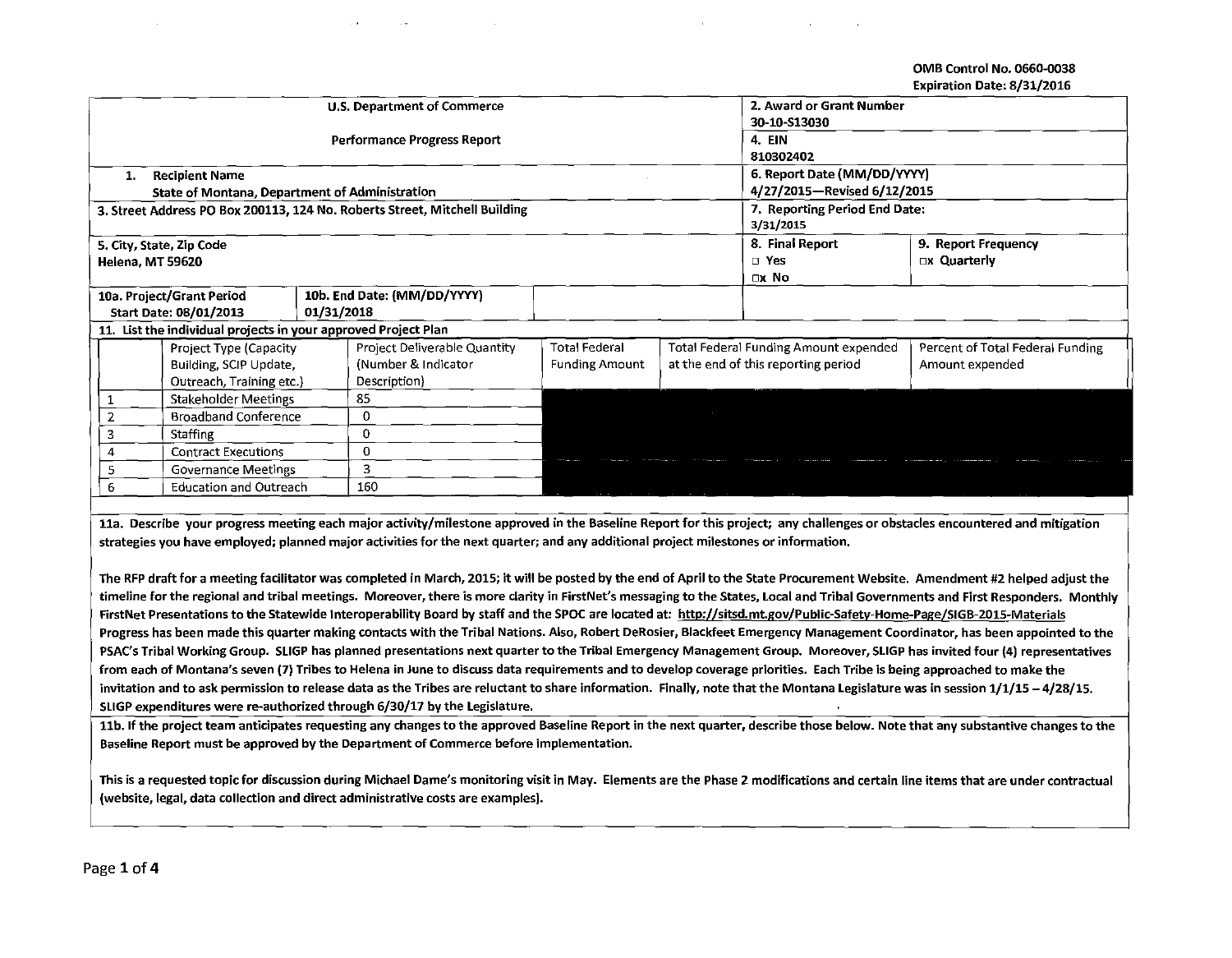$\hat{\mathcal{A}}$  $\mathcal{L}_{\text{max}}$  $\frac{1}{2}$  $\frac{1}{2} \sum_{i=1}^{n} \frac{1}{2} \sum_{j=1}^{n} \frac{1}{2} \sum_{j=1}^{n} \frac{1}{2} \sum_{j=1}^{n} \frac{1}{2} \sum_{j=1}^{n} \frac{1}{2} \sum_{j=1}^{n} \frac{1}{2} \sum_{j=1}^{n} \frac{1}{2} \sum_{j=1}^{n} \frac{1}{2} \sum_{j=1}^{n} \frac{1}{2} \sum_{j=1}^{n} \frac{1}{2} \sum_{j=1}^{n} \frac{1}{2} \sum_{j=1}^{n} \frac{1}{2} \sum_{j=1}^{n$  $\frac{1}{4}$  .  $\frac{1}{\sqrt{2}}$  $\mathcal{L}_{\text{max}}$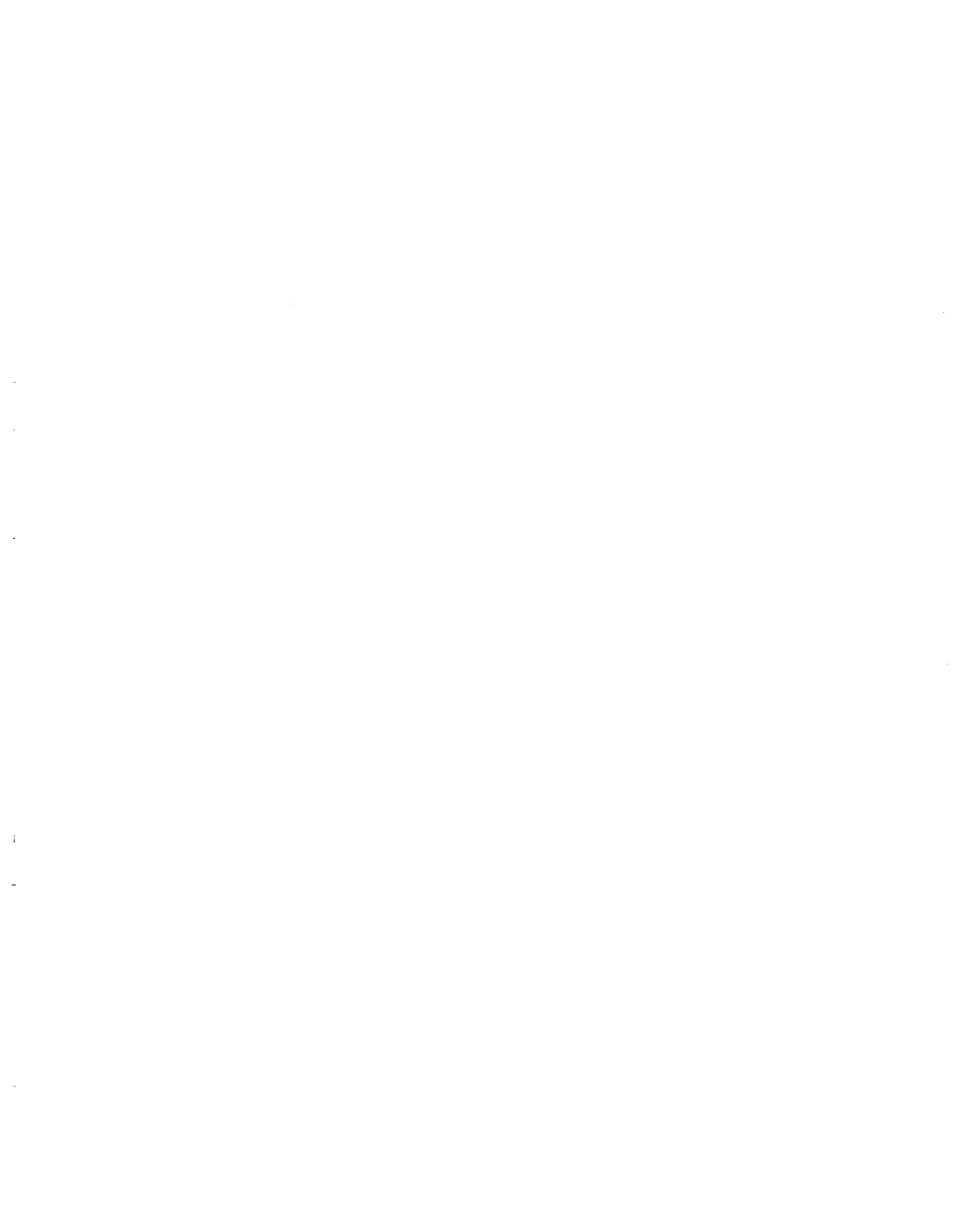$\sim$ 

llc. Provide any other information that would be useful to NTIA as it assesses this project's progress.

 $\sim$   $\sim$ 

 $\mathbf{r}$ 

The Project is ramping up with the RFP for Meeting Facilitator completed. Also, SLIGP is entering into an MOU with the Montana State Library for GIS Mapping products that will display coverage objectives. Staff has worked with MSL to develop an inter~agency agreement. The draft agreement is being submitted for legal review by the Department. MSL has data sets in place that will be compared with the FN five (5) data sets. Also, certain other data sets will be added such as recreation to include state parks, ski areas and the National Parks. These additions will aid the 51GB associations as they determine the State and Local coverage priorities to be recommended to FN by July 31.

11d. Describe any success stories or best practices you have identified. Please be as specific as possible.

12. Personnel

12a. If the project is not fully staffed, describe how any lack of staffing may impact the project's time line and when the project will be fully staffed.

12b. Staffing Table

 $\alpha$ 

| <b>FTE</b> %<br><b>Job Title</b>                                                                                                      |                                            |                  |                                                                                 |                                                                                                                                                                                                                                                                                                                                       | Change    |      |                        |                        |                        |  |
|---------------------------------------------------------------------------------------------------------------------------------------|--------------------------------------------|------------------|---------------------------------------------------------------------------------|---------------------------------------------------------------------------------------------------------------------------------------------------------------------------------------------------------------------------------------------------------------------------------------------------------------------------------------|-----------|------|------------------------|------------------------|------------------------|--|
| SLIGP Project Manager (Inkind)                                                                                                        |                                            |                  |                                                                                 | Work with and prepare reports for the SIGB, prepare quarterly PPR, supervise the OR                                                                                                                                                                                                                                                   | No Change |      |                        |                        |                        |  |
|                                                                                                                                       |                                            |                  |                                                                                 | Coordinator, prepare RFP's and MoU's, answer FN RFI's                                                                                                                                                                                                                                                                                 |           |      |                        |                        |                        |  |
| SPOC (Inkind)                                                                                                                         | 5%                                         |                  | Single Point of Contact, Contract Officer, Supervises Bureau Chief and SLIGP PM | No Change                                                                                                                                                                                                                                                                                                                             |           |      |                        |                        |                        |  |
| PSCB Bureau Chief (Inkind)                                                                                                            | 20%                                        |                  | Meeting and Conference attendance, SLIGP supervision                            | No Change                                                                                                                                                                                                                                                                                                                             |           |      |                        |                        |                        |  |
| PSCB Bureau Fiscal Manager (Inkind)                                                                                                   | $3\%$                                      |                  | Liason with state accounting, fiscal reporting and procurement                  | No Change                                                                                                                                                                                                                                                                                                                             |           |      |                        |                        |                        |  |
|                                                                                                                                       | Administrative Assistant to SIGB (Federal) | 50%              |                                                                                 | Maintain SIGB and SLIGP websites, SIGB attendance records, minutes, scheduling,<br>meeting set-up, travel claims processing from SIGB members; and, answer SIGB<br>member requests                                                                                                                                                    | No Change |      |                        |                        |                        |  |
| SLIGP OR Coordinator (Federal)                                                                                                        |                                            | 100%             |                                                                                 | Contact for meeting facilitator, schedule regional and tribal meetings, develop contacts<br>No Change<br>with local and tribal first responders, attend regional and tribal meetings, distribute<br>FirstNet materials, maintain SLIGP website content in coordination with AA, support<br>the SPOC, Bureau Chief and Project Manager |           |      |                        |                        |                        |  |
| Add Row<br>Remove Row                                                                                                                 |                                            |                  |                                                                                 |                                                                                                                                                                                                                                                                                                                                       |           |      |                        |                        |                        |  |
| 13. Subcontracts (Vendors and/or Subrecipients)                                                                                       |                                            |                  |                                                                                 |                                                                                                                                                                                                                                                                                                                                       |           |      |                        |                        |                        |  |
| 13a. Subcontracts Table - include all subcontractors. The totals from this table must equal the "Subcontracts Total" in Question 14f. |                                            |                  |                                                                                 |                                                                                                                                                                                                                                                                                                                                       |           |      |                        |                        |                        |  |
| Name                                                                                                                                  | Subcontract Purpose                        | <b>Type</b>      | RFP/RFQ                                                                         | Contract                                                                                                                                                                                                                                                                                                                              | Start     | End  | Total Federal          | <b>Total Matching</b>  | Project and % Assigned |  |
|                                                                                                                                       |                                            | (Vendor/Subrec.) | Issued                                                                          | Executed                                                                                                                                                                                                                                                                                                                              | Date      | Date | <b>Funds Allocated</b> | <b>Funds Allocated</b> |                        |  |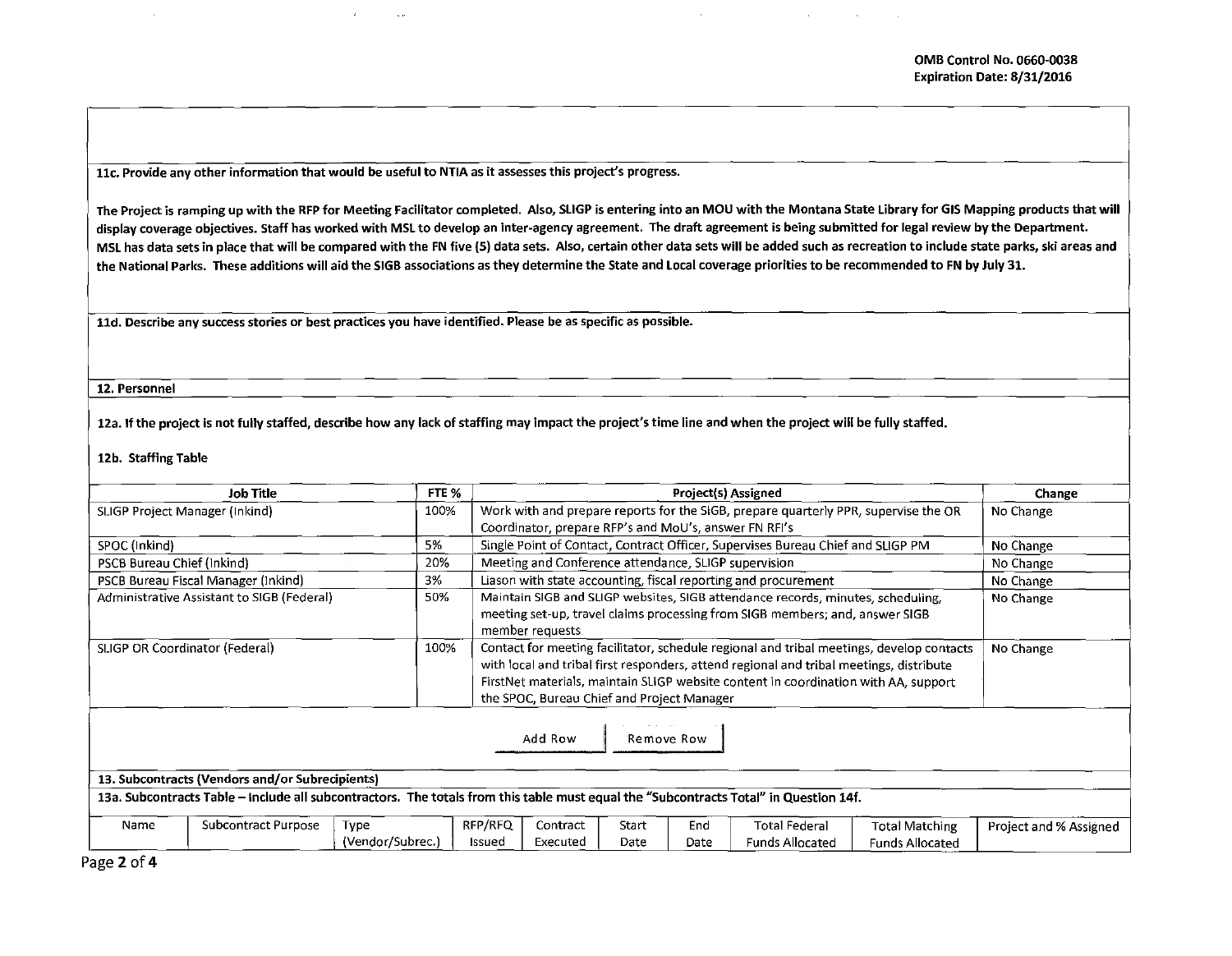$\label{eq:2.1} \frac{1}{\sqrt{2}}\int_{\mathbb{R}^3}\frac{1}{\sqrt{2}}\left(\frac{1}{\sqrt{2}}\right)^2\frac{1}{\sqrt{2}}\left(\frac{1}{\sqrt{2}}\right)^2\frac{1}{\sqrt{2}}\left(\frac{1}{\sqrt{2}}\right)^2.$  $\mathcal{L}_{\text{max}}$  and  $\mathcal{L}_{\text{max}}$  $\frac{1}{2}$  .  $\frac{1}{\sqrt{2}}$  $\label{eq:2.1} \mathcal{A} = \mathcal{A} \times \mathcal{A} \times \mathcal{A}$ 

 $\label{eq:2.1} \mathcal{L}(\mathcal{L}^{\text{max}}_{\mathcal{L}}(\mathcal{L}^{\text{max}}_{\mathcal{L}}(\mathcal{L}^{\text{max}}_{\mathcal{L}}(\mathcal{L}^{\text{max}}_{\mathcal{L}^{\text{max}}_{\mathcal{L}}(\mathcal{L}^{\text{max}}_{\mathcal{L}^{\text{max}}_{\mathcal{L}^{\text{max}}_{\mathcal{L}^{\text{max}}_{\mathcal{L}^{\text{max}}_{\mathcal{L}^{\text{max}}_{\mathcal{L}^{\text{max}}_{\mathcal{L}^{\text{max}}_{\mathcal{L}^{\text{max}}$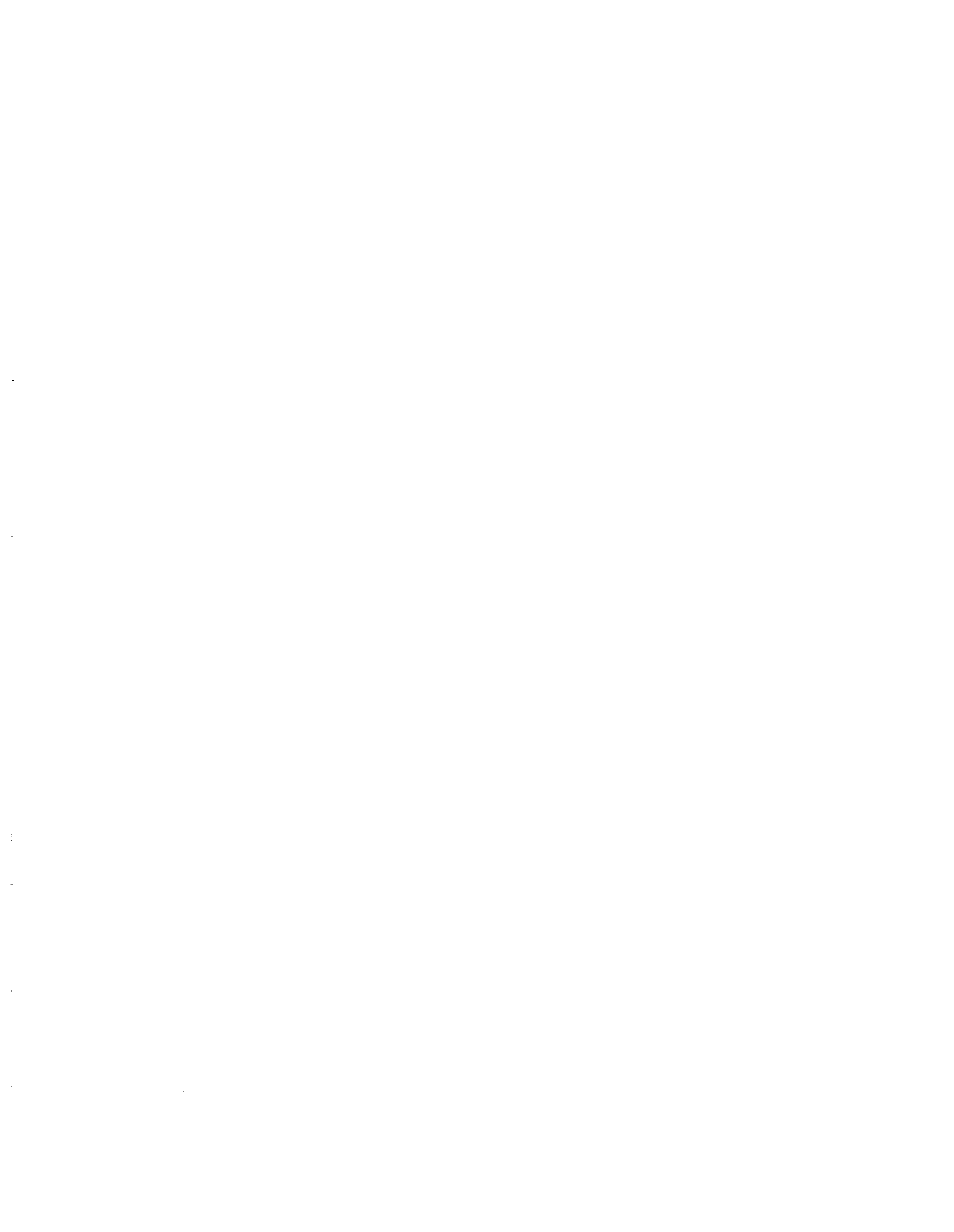|                                                                                                                                                            |  |               |                   | (Y/N)  | (Y/N)               |            |                                               |                                                   |  |                                                                                                                                                                                      |  |  |
|------------------------------------------------------------------------------------------------------------------------------------------------------------|--|---------------|-------------------|--------|---------------------|------------|-----------------------------------------------|---------------------------------------------------|--|--------------------------------------------------------------------------------------------------------------------------------------------------------------------------------------|--|--|
|                                                                                                                                                            |  |               |                   |        |                     |            |                                               |                                                   |  |                                                                                                                                                                                      |  |  |
|                                                                                                                                                            |  |               |                   |        |                     |            |                                               |                                                   |  |                                                                                                                                                                                      |  |  |
|                                                                                                                                                            |  |               |                   |        |                     |            |                                               |                                                   |  |                                                                                                                                                                                      |  |  |
| Add Row                                                                                                                                                    |  |               |                   |        |                     |            |                                               |                                                   |  |                                                                                                                                                                                      |  |  |
|                                                                                                                                                            |  |               |                   |        |                     | Remove Row |                                               |                                                   |  |                                                                                                                                                                                      |  |  |
|                                                                                                                                                            |  |               |                   |        |                     |            |                                               |                                                   |  |                                                                                                                                                                                      |  |  |
| 13b. Describe any challenges encountered with vendors and/or subrecipients. None at this time other than the constant emails from vendors attempting to do |  |               |                   |        |                     |            |                                               |                                                   |  |                                                                                                                                                                                      |  |  |
| business at the state and local level. The Meeting Facilitator RFP has been finalized and assigned a number: RFP#15-3057V                                  |  |               |                   |        |                     |            |                                               |                                                   |  |                                                                                                                                                                                      |  |  |
|                                                                                                                                                            |  |               |                   |        |                     |            |                                               |                                                   |  |                                                                                                                                                                                      |  |  |
|                                                                                                                                                            |  |               |                   |        |                     |            |                                               |                                                   |  |                                                                                                                                                                                      |  |  |
|                                                                                                                                                            |  |               |                   |        |                     |            |                                               |                                                   |  |                                                                                                                                                                                      |  |  |
|                                                                                                                                                            |  |               |                   |        |                     |            |                                               |                                                   |  |                                                                                                                                                                                      |  |  |
| 14. Budget Worksheet<br>Columns 2, 3 and 4 must match your current project budget for the entire award, which is the SF-424A on file.                      |  |               |                   |        |                     |            |                                               |                                                   |  |                                                                                                                                                                                      |  |  |
| Only list matching funds that the Department of Commerce has already approved.                                                                             |  |               |                   |        |                     |            |                                               |                                                   |  |                                                                                                                                                                                      |  |  |
|                                                                                                                                                            |  |               |                   |        |                     |            |                                               |                                                   |  |                                                                                                                                                                                      |  |  |
| Project Budget Element (1)                                                                                                                                 |  | Federal Funds | Approved Matching |        | <b>Total Budget</b> |            | <b>Federal Funds</b>                          | Approved Matching Funds                           |  | Total Funds Expended (7)                                                                                                                                                             |  |  |
|                                                                                                                                                            |  | Awarded (2)   | Funds (3)         |        | (4)                 |            | Expended (5)                                  | Expended (6)                                      |  |                                                                                                                                                                                      |  |  |
| a. Personnel Salaries                                                                                                                                      |  | 250,000       | 330,272           |        | 580.272             |            | 40,574                                        | 129,331                                           |  | 169,905                                                                                                                                                                              |  |  |
| b. Personnel Fringe Benefits                                                                                                                               |  | 56.850        |                   | 75,104 | 131.954             |            | 8,923                                         | 32,333                                            |  | 41,256                                                                                                                                                                               |  |  |
| c. Travel                                                                                                                                                  |  | 181,026       | 14,157            |        | 195,183             |            | 12,123                                        | 13,744                                            |  | 25,867                                                                                                                                                                               |  |  |
| d. Equipment                                                                                                                                               |  | 0             |                   | 0      | $\Omega$            |            | $\Omega$                                      | $\Omega$                                          |  | $\Omega$                                                                                                                                                                             |  |  |
| e. Materials/Supplies                                                                                                                                      |  | 9,400         |                   | 1.832  | 11,232              |            | 13,475                                        | $\Omega$                                          |  | 13,475                                                                                                                                                                               |  |  |
| f. Subcontracts Total                                                                                                                                      |  | 410,931       |                   | 0      | 410,931             |            | 0                                             | $\Omega$                                          |  | $\mathbf 0$                                                                                                                                                                          |  |  |
| g. Other                                                                                                                                                   |  | 908,208       | 32 739            |        | 940.947             |            | $\Omega$                                      | $\Omega$                                          |  | $\Omega$                                                                                                                                                                             |  |  |
| h. Total Costs                                                                                                                                             |  | 1,816,415     | 454,104           |        | 2,270,519           |            | 75,095                                        | 175.408                                           |  | 250,503                                                                                                                                                                              |  |  |
| i. % of Total                                                                                                                                              |  | 80%           | 20%               |        | 100%                |            | 30%                                           | 70%                                               |  | 100%                                                                                                                                                                                 |  |  |
|                                                                                                                                                            |  |               |                   |        |                     |            |                                               |                                                   |  | 15. Certification: I certify to the best of my knowledge and belief that this report is correct and complete for performance of activities for the purpose(s) set forth in the award |  |  |
| documents.                                                                                                                                                 |  |               |                   |        |                     |            |                                               |                                                   |  |                                                                                                                                                                                      |  |  |
|                                                                                                                                                            |  |               |                   |        |                     |            |                                               |                                                   |  |                                                                                                                                                                                      |  |  |
| 16a. Typed or printed name and title of Authorized Certifying Official                                                                                     |  |               |                   |        |                     |            |                                               | 16c. Telephone (area code, number, and extension) |  |                                                                                                                                                                                      |  |  |
|                                                                                                                                                            |  |               |                   |        |                     |            |                                               |                                                   |  |                                                                                                                                                                                      |  |  |
| Quinn Ness, Bureau Chief, Public Safety Communications Bureau                                                                                              |  |               |                   |        |                     |            | (406) 444-6134                                |                                                   |  |                                                                                                                                                                                      |  |  |
|                                                                                                                                                            |  |               |                   |        |                     |            | 16d. Email Address Qness@mt.gov               |                                                   |  |                                                                                                                                                                                      |  |  |
|                                                                                                                                                            |  |               |                   |        |                     |            |                                               |                                                   |  |                                                                                                                                                                                      |  |  |
|                                                                                                                                                            |  |               |                   |        |                     |            |                                               |                                                   |  |                                                                                                                                                                                      |  |  |
| 16b. Signature of Authorized Certifying Official                                                                                                           |  |               |                   |        |                     |            | 16e. Date Report Submitted (month, day, year) |                                                   |  |                                                                                                                                                                                      |  |  |
| 6/16/15<br>04/28/2015 Revised<br>tees                                                                                                                      |  |               |                   |        |                     |            |                                               |                                                   |  |                                                                                                                                                                                      |  |  |
|                                                                                                                                                            |  |               |                   |        |                     |            |                                               |                                                   |  |                                                                                                                                                                                      |  |  |

 $\mathcal{L}^{\mathcal{L}}(\mathcal{L}^{\mathcal{L}})$  and the contribution of the contribution of  $\mathcal{L}^{\mathcal{L}}$ 

 $\sim 10^{-1}$ 

 $\sim 10^{11}$  km s  $^{-1}$ 

 $\mathcal{A}^{\text{max}}_{\text{max}}$  and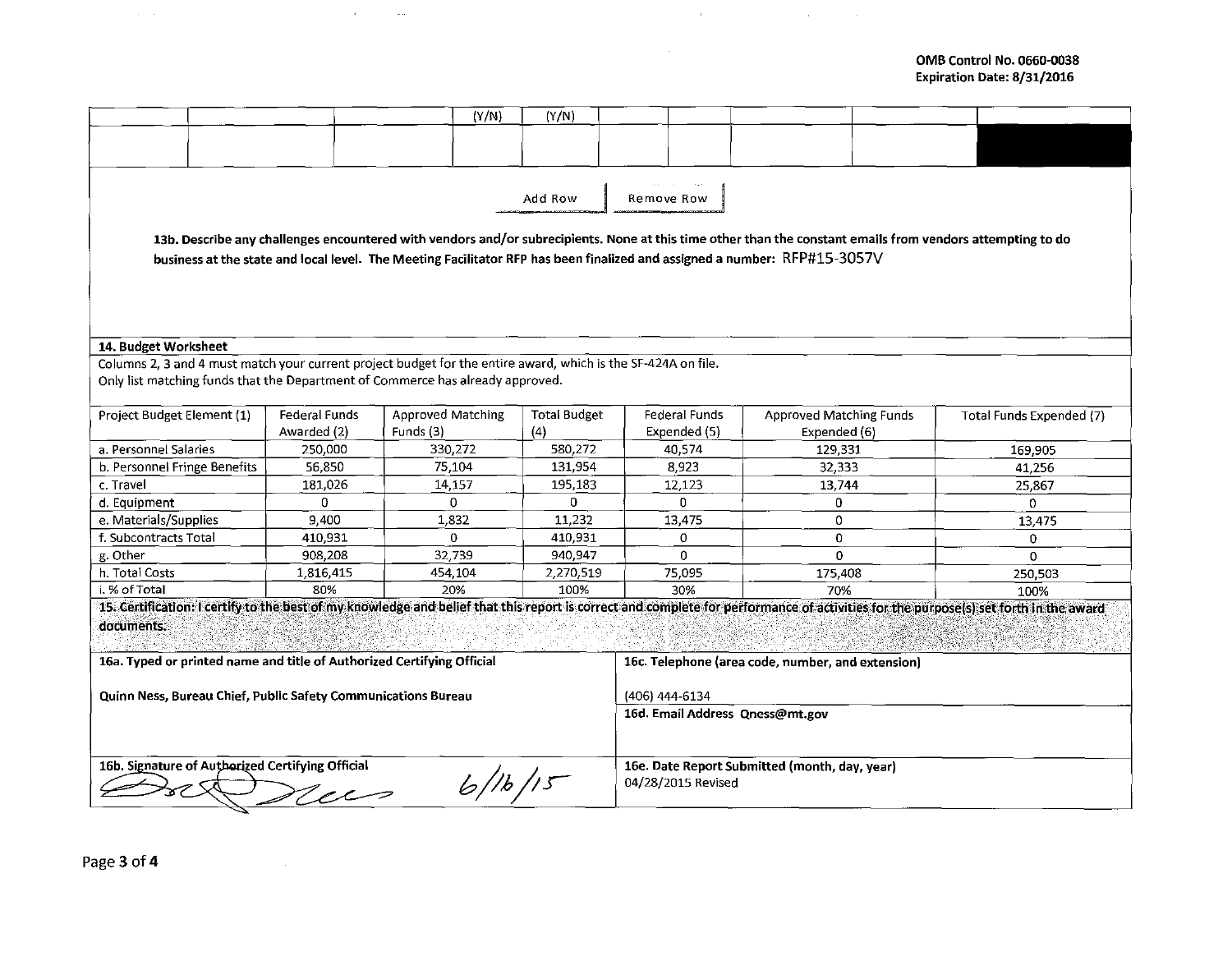$\frac{1}{2}$  .  $\label{eq:2.1} \frac{1}{\sqrt{2\pi}}\int_{0}^{\pi} \frac{1}{\sqrt{2\pi}}\left(\frac{1}{\sqrt{2\pi}}\right)^{2}d\mu$  $\frac{1}{2} \left( \frac{1}{2} \right)$  $\frac{1}{2}$  .  $\frac{1}{2}$  $\mathcal{L}_{\text{max}}$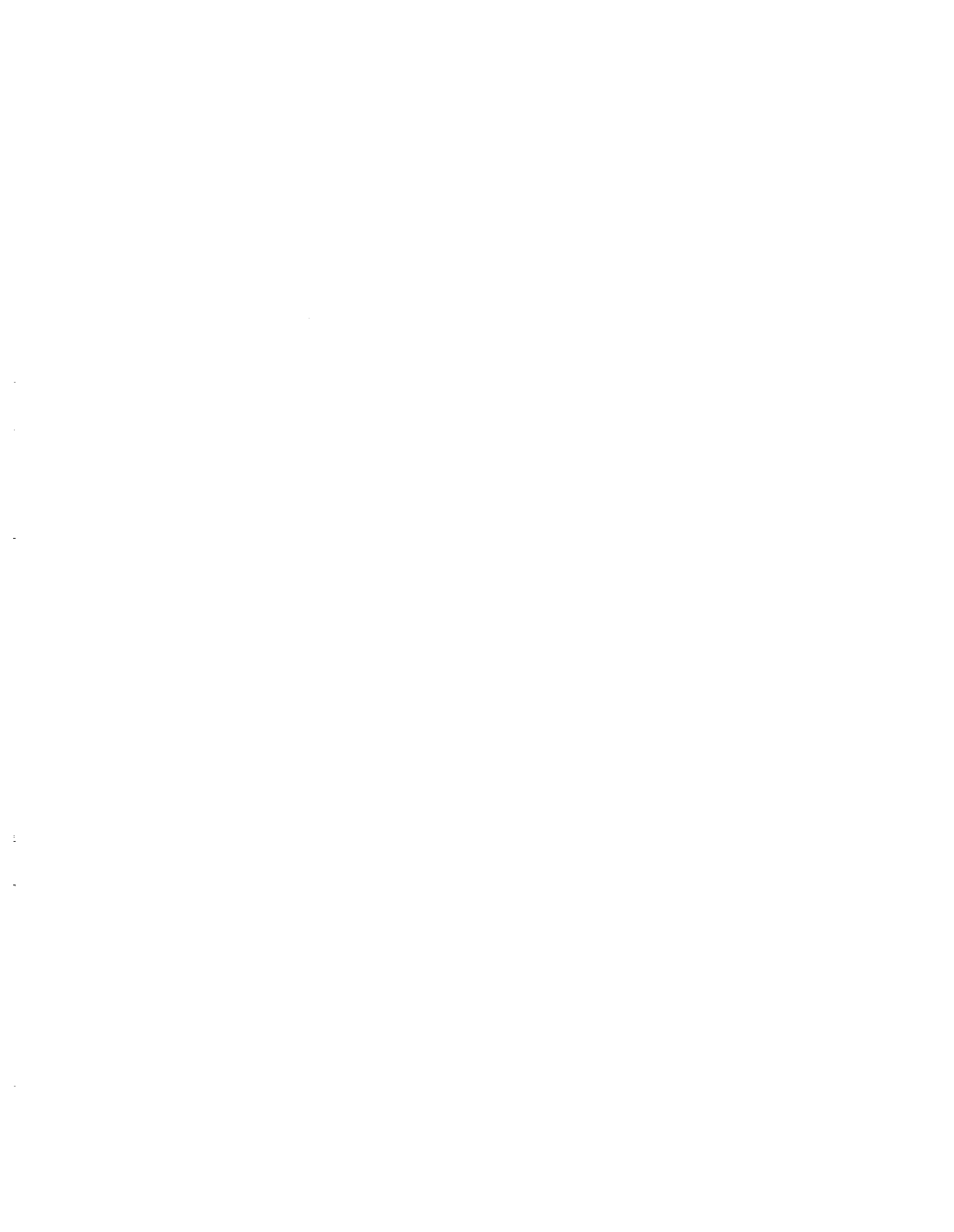## OMB Control No. 0660·0038 Expiration Date: 8/31/2016

According to the Paperwork Reduction Act, as amended, no persons are required to respond to a collection of information unless it displays a currently valid OMB control number. Public reporting burden for this collection of information is estimated to average 10 hours per response for the application process, including time for reviewing instructions, searching existing data sources, gathering and maintaining the data needed, and completing and reviewing the collection of information. Send comments regarding the burden estimate or any other aspect of this collection of information, including suggestions for reducing this burden, to Michael Dame, Director, State and Local Implementation Grant Program, Office of Public Safety Communications, National Telecommunications and Information Administration, U.S. Department of Commerce (DOC), 1401 Constitution Avenue, N.W., HCHB, Room 7324, Washington, D.C. 20230.

 $\mathcal{L}_{\mathrm{eff}}$ 

 $\sim$ 

 $\mathcal{L}_{\mathcal{A}}$ 

**College** 

**Collection**